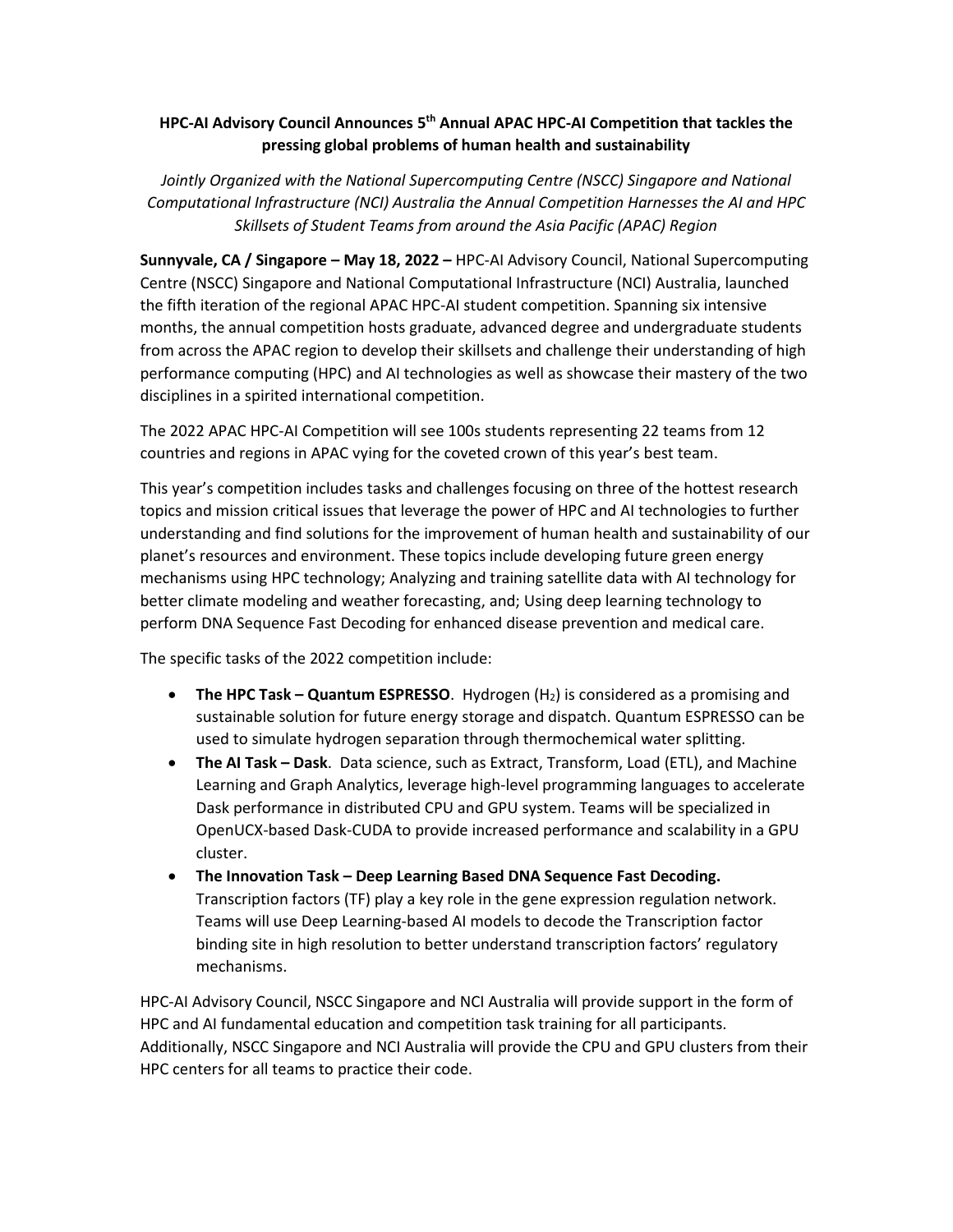"The APAC HPC-AI competition has become a tremendous annual event, bringing hundreds of students from all over the APAC region together to build upon their HPC and AI fundamentals and work on important tasks that are critical to the world," said Gilad Shainer, Chairman of the HPC-AI Advisory Council. "We wish the students great success in their coming accomplishments and thank NSCC Singapore and NCI Australia for their supercomputing resource support, education and training."

"The human health and environment related tasks of the 2022 competition are especially relevant to the APAC region that hosts some sixty percent of the world's population. The annual HPC-AI Competition is a crucial training ground that nurtures the next generation of HPC and AI professionals, and prepares them to meet such challenges head on," said Associate Professor Tan Tin Wee, Chief Executive of NSCC Singapore. "Our collaboration with the HPC-AI Advisory Council and our close partners from NCI Australia will help accelerate the advancement of HPC and AI skillsets of the region's student communities."

"The HPC-AI Competition exposes students to real-world disciplines and encourages new ways of thinking and tackling problems," said Dr. Jingbo Wang, Manager of Training and Research Engagement at NCI Australia. "We look forward to an exciting, educational competition, and sincerely thank the HPC-Advisory Council for their tremendous collaboration in helping cultivate the region's talent pool of HPC and AI experts."

The winning teams will be announced in November 2022 followed by an official award ceremony to celebrate all the competitors at the annual SupercomputingAsia 2023 conference, which will be held in Singapore from the 28 February – 2 March 2023.

For more information on the competition please visit www[.hpcadvisorycouncil.com.](https://www.hpcadvisorycouncil.com/)

## **About HPC-AI Advisory Council**

Founded in 2008, The HPC-AI Advisory Council (HPCAIAC) is a for community benefit organization with over 400 members committed to promoting HPC and AI through education and outreach. Find out more, become a member [@ hpcadvisorycouncil.com](https://www.hpcadvisorycouncil.com/)

## **About National Supercomputing Centre Singapore**

The National Supercomputing Centre (NSCC) Singapore was established in 2015 to manage Singapore's national petascale facilities and high-performance computing (HPC) resources. As a National Research Infrastructure funded by the National Research Foundation (NRF), the HPC resources that we provide helps support the research needs of the public and private sectors, including research institutes, institutes of higher learning, government agencies and companies. With the support of our stakeholders, for example, the Agency for Science Technology and Research (A\*STAR), Nanyang Technological University (NTU), National University of Singapore (NUS), Singapore University of Technology and Design (SUTD), National Environment Agency (NEA) and Technology Centre for Offshore and Marine, Singapore (TCOMS), NSCC catalyses national research and development initiatives, attracts industrial research collaborations and enhances Singapore's research capabilities. For more information, please visit www.nscc.sg.